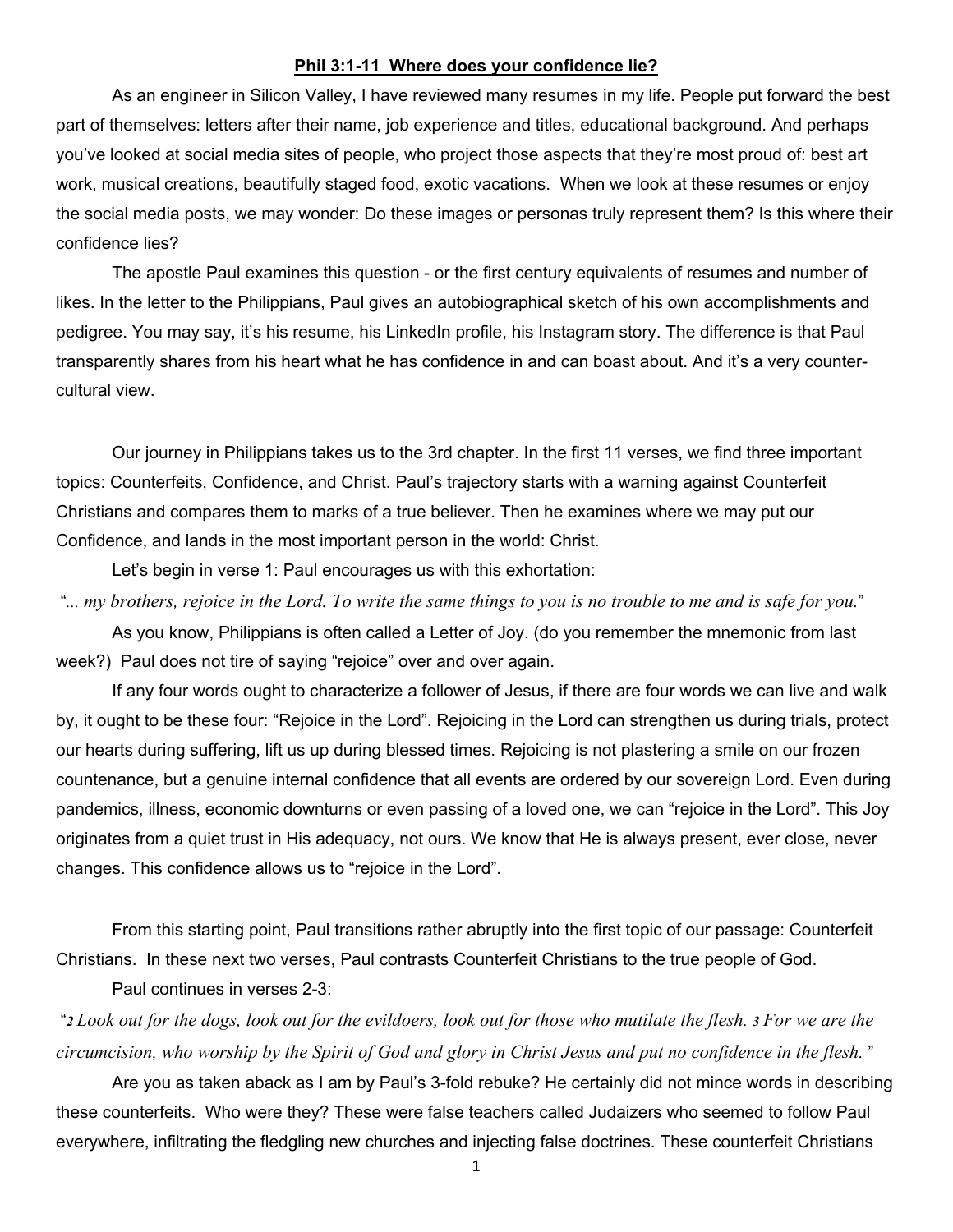claimed it was necessary to strictly adhere to Mosaic Laws with restrictions on food, clean and unclean utensils, the 613 rules in the Torah. These false teachers gloried in their Jewish circumcision (Paul calls "*mutilate the flesh*"), believing this mark gave them the privilege to be inheritors of God's promise. This outward mark is what they attach their spiritual hope in. Furthermore, they claim that unless Gentile believers became fully Jewish, as measured by circumcision and other Jewish rites, they were not truly saved. They placed the shackles of Law and of works and of flesh on the new Christians. They undermined the foundation of Grace and Freedom that Paul and other apostles have laid. No wonder Paul is so offended by them, by their false premise and false criteria of salvation. He repeatedly calls them out in many of his letters: Galatians, Romans, Colossians.

On the other hand, in verse 3, Paul says,

"*3 For we are the circumcision, who worship by the Spirit of God and glory in Christ Jesus and put no confidence in the flesh*".

"*We are the circumcision*" refers to believers who have an inward cleansing of the heart, not an outward physical mark. True believers have been "circumcised" not by a sharp instrument, but by the power of the Holy Spirit from within. We read of this in Romans 2:28-29: "*For no one is a Jew who is merely one outwardly, nor is circumcision outward and physical. But a Jew (child of Abraham) is one inwardly, and circumcision is a matter of the heart, by the Spirit, not by the letter.*" What are the marks of the true circumcision, the true believer?

The answer is right here in verse 3:

"*worship by the Spirit of God*", "*glory in Christ Jesus*", and "*no confidence in the flesh*".

True worship is a **heart** overflowing with worship, indwelt by the Holy Spirit. More than singing our heart out to Him on Sunday, it's a whole **life** of worship, where we love Him with every fiber of our life, every waking moment and action is an act of love and worship. One mark of a true believer is a heart and a life of worship.

*"Glory in Christ"* means we delight in Jesus. He is our main focus, the center of our life. We love to spend time with Him, trusting Him. He gets all the credit and all the glory, not our own accomplishments. It's about putting Christ front and center and witnessing His glory. Complete devotion to Christ is a second mark of a true believer.

The counterfeits rely on and boast of their circumcision, an external mark. True believers do not put confidence in outward markings or facades. To "*put no confidence in the flesh*" means humility before the Lord. There is no self-reliance, no self-effort, no self-complacency. We do not boast of our own accomplishments; we're humble before Him. Humility is a third mark of a true believer. So, we see true believers have a heart of worship, they long to glorify Jesus, and they are humble before the Lord.

How can we respond when we face counterfeit teaching today that shackles us to anything other than faith in Christ? We go back to the fundamentals; we are *Saved by Grace Alone*. Look out that we do not slip into a works-based salvation; look out that we don't use merit to make ourselves acceptable in God's eyes. We aren't saved because we attend church or teach Sunday School or tithe or any other activity. Those are good,

2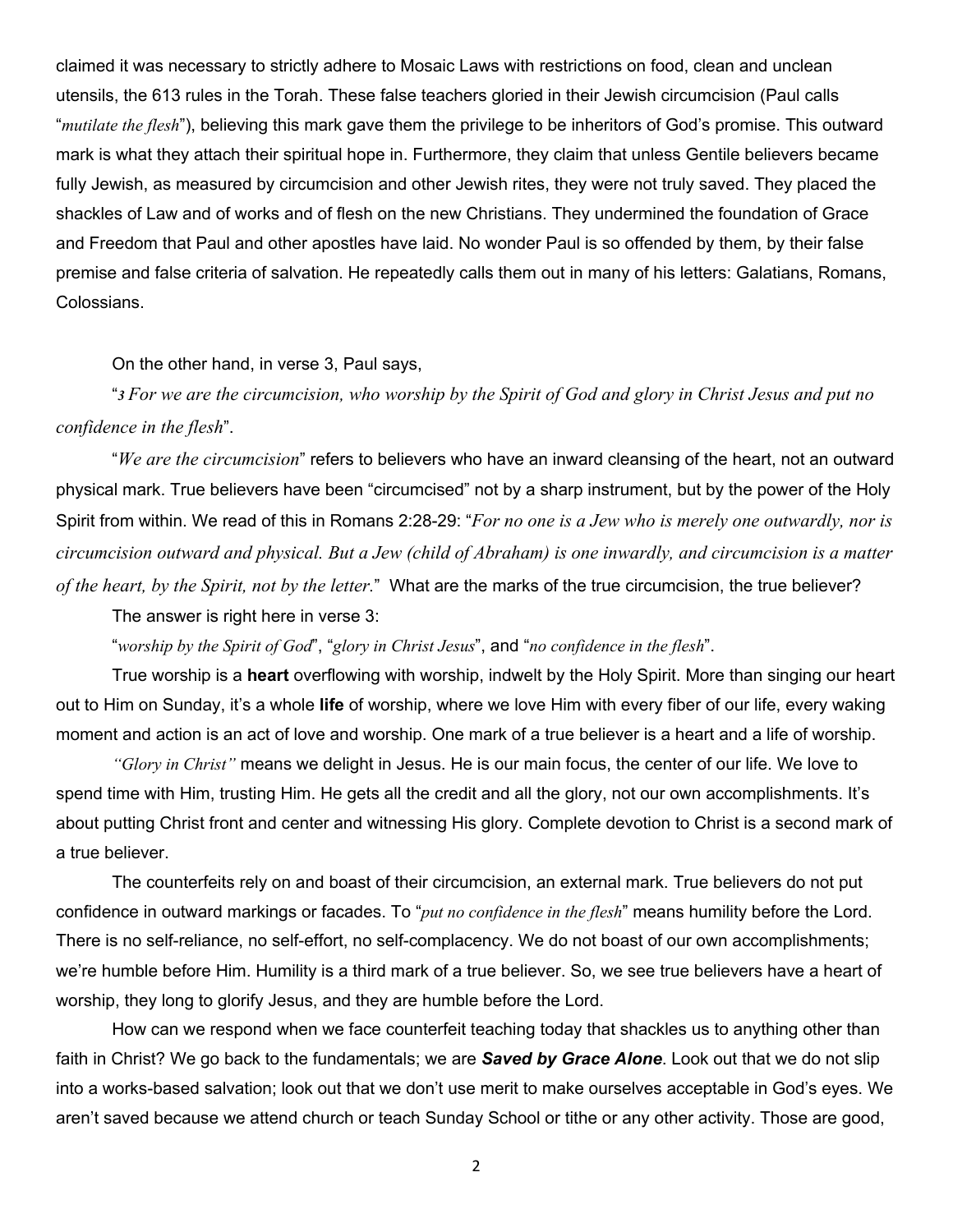but they are a *response* to our salvation, not a way to *earn* our salvation. Our salvation comes from faith in Jesus alone. Remember: there's nothing that we can *do* to make God love us any more. Christ has done it already. The Law says "**do**". Grace says it's "**done** by Christ". He is necessary and sufficient for our salvation, nothing less, and nothing more. So beware of Counterfeit teachings that seduce us otherwise.

Having confronted the Counterfeit Christians, now Paul addresses Confidence, specifically confidence in the flesh. Paul writes in verses 4-6,

"*4 though I myself have reason for confidence in the flesh also. If anyone else thinks he has reason for confidence in the flesh, I have more: 5 circumcised on the eighth day, of the people of Israel, of the tribe of Benjamin, a Hebrew of Hebrews; as to the law, a Pharisee; 6 as to zeal, a persecutor of the church; as to righteousness under the law, blameless."* (Phil 3:3b-6)

These verses are remarkable; they are one of the most compact autobiographical passages in Paul's letters. Here Paul lays out his personal testimony of his pre-conversion life. It is Paul's resume describing his pedigree, prestige, privilege, and performance.

- His pedigree is a strict Jew by circumcision and lineage, from the tribe of Benjamin which gave Israel her first king - Saul, for whom he himself was named. A true Hebrew of Hebrews.
- For his privilege and prestige, he studied under the most famous teacher, the Pharisee Gamaliel (Acts 22:3). And Paul served as a prestigious Pharisee himself.
- As for achievements, he zealously tried to "cleanse" God's people by persecuting Christians.
- And his morality and social standing were spotless, as he performed perfectly, adhering to Jewish law, blameless in appearance.

He was the Reverend Professor Doctor Paul from University of Pharisaic Law, CEO of his synagogue, elder of his congregation, the "most interesting man in the world".

What are some of the modern-day equivalents of these things in which *we* may take confidence?

- We can boast of our heritage: we come from a good family, proud of our pedigree. With ancestry.com, we can find out we came over the Mayflower or a descendant of an ancient Chinese emperor.
- Training, education and position are the most oft-quoted areas of confidence: a PhD., founder of a nonprofit. CEO of a startup.
- Performance: we boast of our community involvement, advocacy for social justice, leading bible study, number of people we've led to the Lord, preaching from the pulpit.
- Morality and ethical behavior. We can say, "I have not been convicted of any felonies... recently." This is the most insidious counterfeit confidence in my own life. I catch myself thinking, "I've been good. I haven't done anything bad that requires God to forgive me, so I don't need Jesus' cleansing. I can claim, "*with regard to righteousness, blameless*". Basically, my sin-management program is working well, or at least well-enough!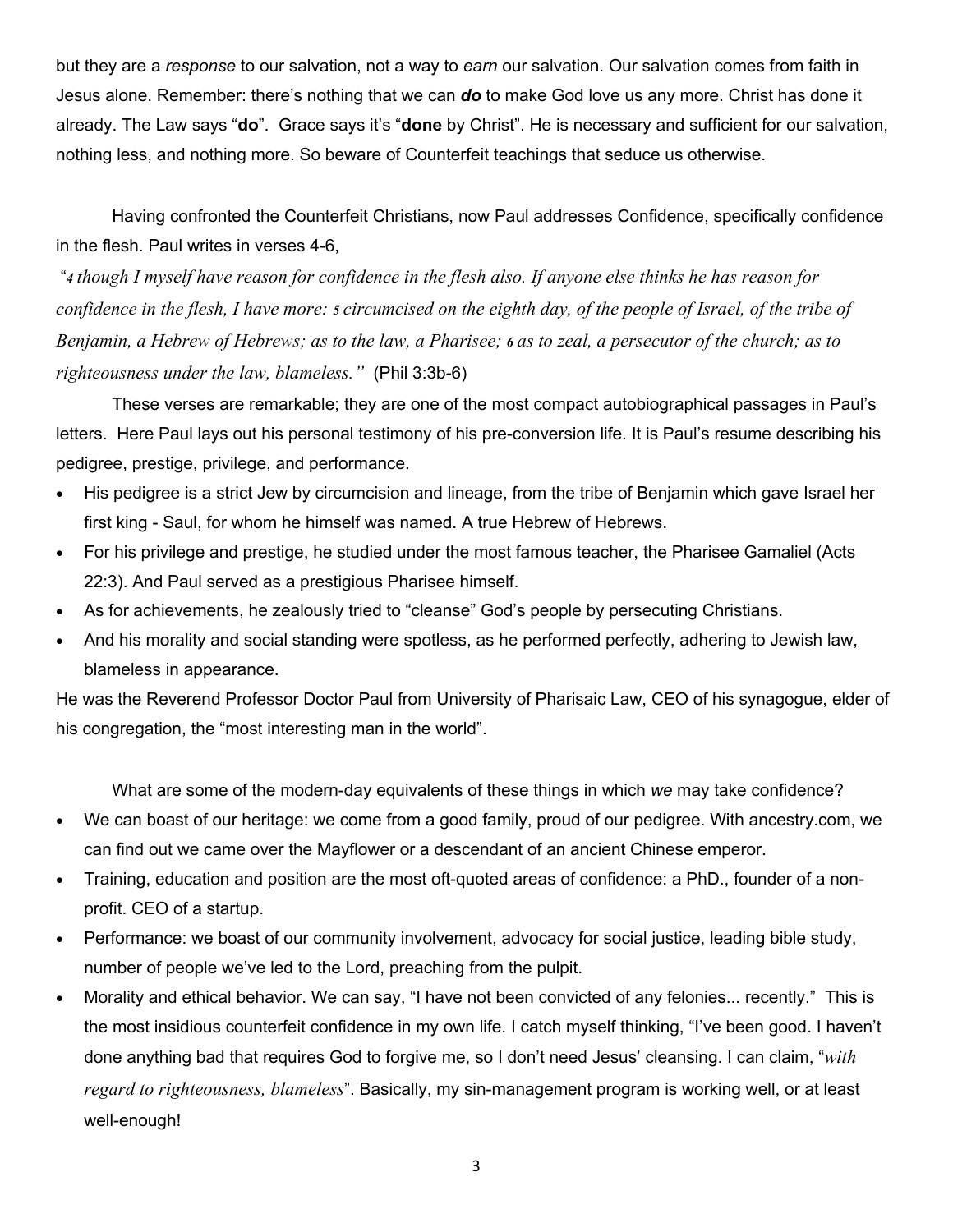Perhaps you can identify with me in some of these areas. In this society, our degrees, positions, career achievements reign supreme. Even in our spiritual circles, we're not immune to this mentality: ministry accomplishments, knowing a biblical language or committing Scripture to memory. Now, understand that our heritage, education, career, ministry, ethical or moral standards are important and not bad in themselves. However, they can easily become a source of pride and confidence that is not rooted in our Lord. As long as we tightly hold on to these and gain full confidence from them, then we cannot fully trust Christ and His promises and provision. In order to lay hold of the better confidence, we must let go of the other. What is more valuable than our stellar resume? Where can true Confidence lie?

Paul answers this question in these next verses. The answer is loud and it is clear, the better, the only place to place our confidence is Christ, who is mentioned half a dozen times in three verses.

"*7 But whatever gain I had, I counted as loss for the sake of Christ. 8 Indeed, I count everything as loss because of the surpassing worth of knowing Christ Jesus my Lord. For his sake I have suffered the loss of all things and count them as rubbish, in order that I may gain Christ 9 and be found in him, not having a righteousness of my own that comes from the law, but that which comes through faith in Christ, the righteousness from God that depends on faith*" (Phil 3:7-9 ESV)

Let's examine these verses carefully.

We can place Paul's descriptions into two groups. In group A, we place all the worldly boasts, referring to pedigree, privilege, and performance. We have "gain", "everything" , "all things", and "righteousness from law". These are the greatest things our flesh can hold on to and boast about.

In group B, we have Paul's post-conversion confidence: "for the sake of Christ", "knowing Jesus Christ my Lord", "gain Christ and be found in Him", and "righteousness from God that depends on faith". Let's see how the two groups stack up.

If Paul were an accountant, how would he balance the profit and loss columns?

In column A, the compilation of all his worldly confidence and boasts, Paul considers them "loss", "loss", "loss" and "rubbish". Paul doesn't value these things very much, you think? This last word "rubbish" - *skubalon* - is a unique word. Used only here in the New Testament, it means the dregs, lowest of lowest, detestable. Why are these so worthless? They are worthless when compared to what is in column B.

In column B, we have "*Christ, knowing Christ, gaining Christ and be found in Him, righteousness from faith in Christ*". Jesus is his all in all. Christ has *surpassing worth.* Jesus surpasses everything imaginable!

Knowing Christ is of such supreme value that we should be willing to give up everything to seek after Him. Remember Jesus' parable in Matthew 13? There was the man who found a treasure hidden in the field; he sold everything he had to buy the field. Then there's the merchant who found the pearl of great value, and he went and sold all that he had and bought that pearl. In these parables, the treasure and pearl are the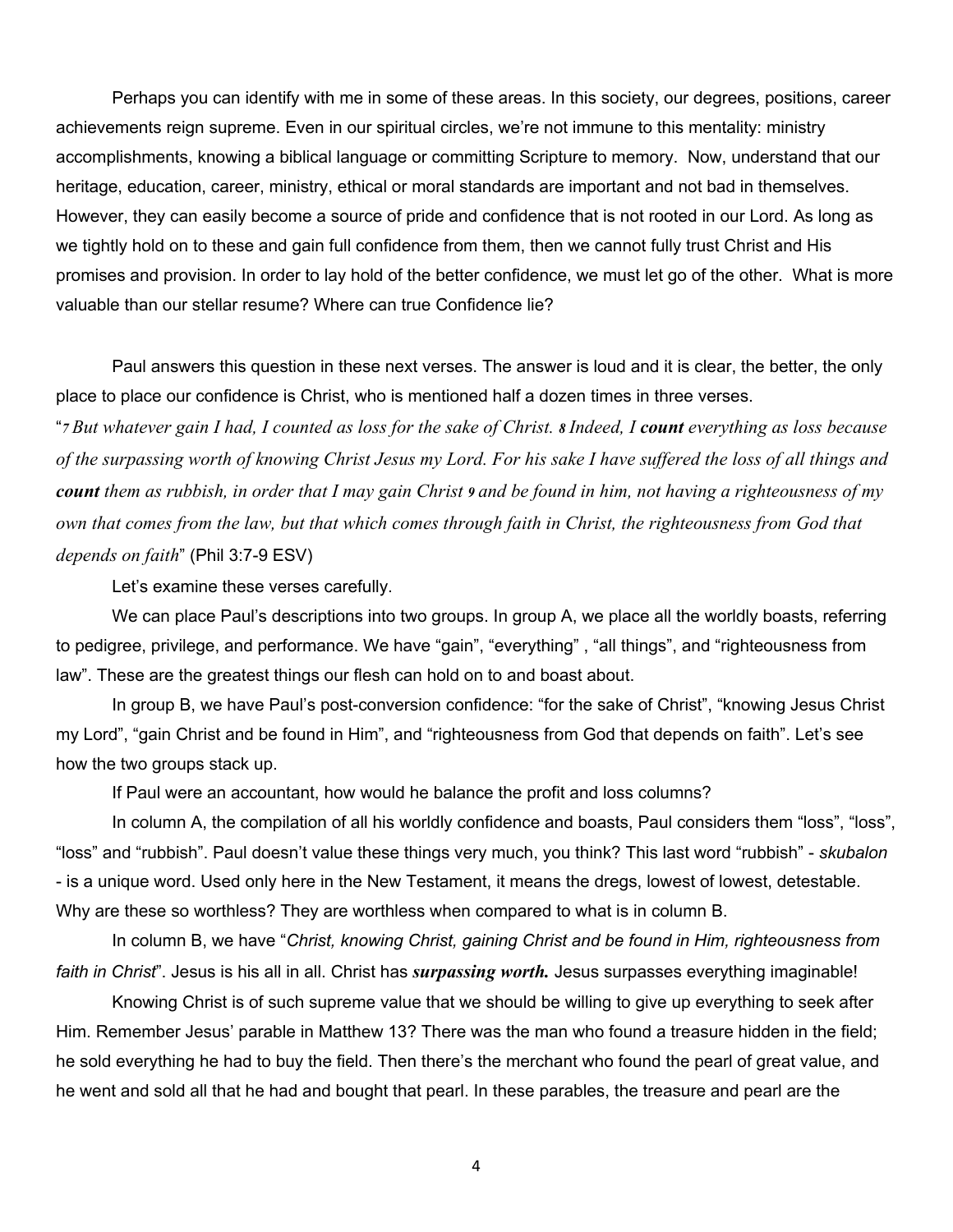kingdom of God, which is Christ come to earth in the form of a man. He is of such *surpassing worth,* that we will get rid of all that we possess in order to receive Christ.

There's just no comparison between the very highest of high to the lowest of low. Compared to Christ, everything else is rubbish.

In society, especially here in this area, we have been conditioned to value position, possessions, and prestige. We've been trained to be self-reliant, to accomplish anything we set our minds to. And we're lauded for our accomplishments in column A. This emphasis on the material, the sense of self-confidence leads us to a place of pride, of puffing ourselves up to be like God. This is a virus which has infected mankind ever since our original sin in Adam, Cain, Lamech, Tower of Babel. All through history to today, this confidence has been plaguing everyone.

The correct attitude - viewing all of this as loss - requires a complete 180° reversal of values and way of thinking we've held all our lives. This is. It doesn't happen overnight when we accept Jesus; it may take years.

It probably took Paul decades to arrive at that reversal of thinking. Yes, he met the Lord on the road to Damascus and was converted in a flash. But what followed that conversion was 7 or more years of anonymity and silence. During that time, he was being taught by the Lord and transformed by the Spirit (Gal 1:16-17). By the time he wrote this letter 20 years after conversion, he was still not there yet, as he admits later in this chapter verses 12-13: "*Not that I have already obtained this or am already perfect, but I press on to make it my own... But one thing I do: forgetting what lies behind and straining forward to what lies ahead*". Paul admits he wasn't there yet; he is still straining for it. In verse 8, Paul uses the present tense *Indeed, I count everything as loss… I count everything as rubbish.* He says "I am counting", today, everything as loss. Day by day.

Our reversal of values will likely take years, and it's done by the transforming power of the Holy Spirit indwelling in us with our obedience and cooperation. As Paul did, we need to take it step by step, every day reminding ourselves to count everything as loss compared to gaining Christ and being found in Him.

Paul has warned us against Counterfeit Christianity, exhorted us to not misplace our Confidence, and now lands us in the surpassing worth of **knowing Christ** as Lord.

"Knowing Christ" is the goal of all believers - knowing Him and making Him known. We always teach that knowing Christ is different from knowing *about* Him; it's not just head knowledge. Knowing Christ is a relationship, a heart knowledge. Moreover, it is a **longing** for Jesus, a desire that compels us to spend time with Him, to seek Him in the Scriptures and prayer, to be loyal to Him and depend on His loyalty to us.

We've heard these teachings many times about loving, knowing and longing for Jesus. In our final verses for today Paul tells us an additional aspect of knowing Jesus: (v.10-11)

"*10 that I may know him and the power of his resurrection, and may share his sufferings, becoming like him in his death, 11 that by any means possible I may attain the resurrection from the dead.*"

5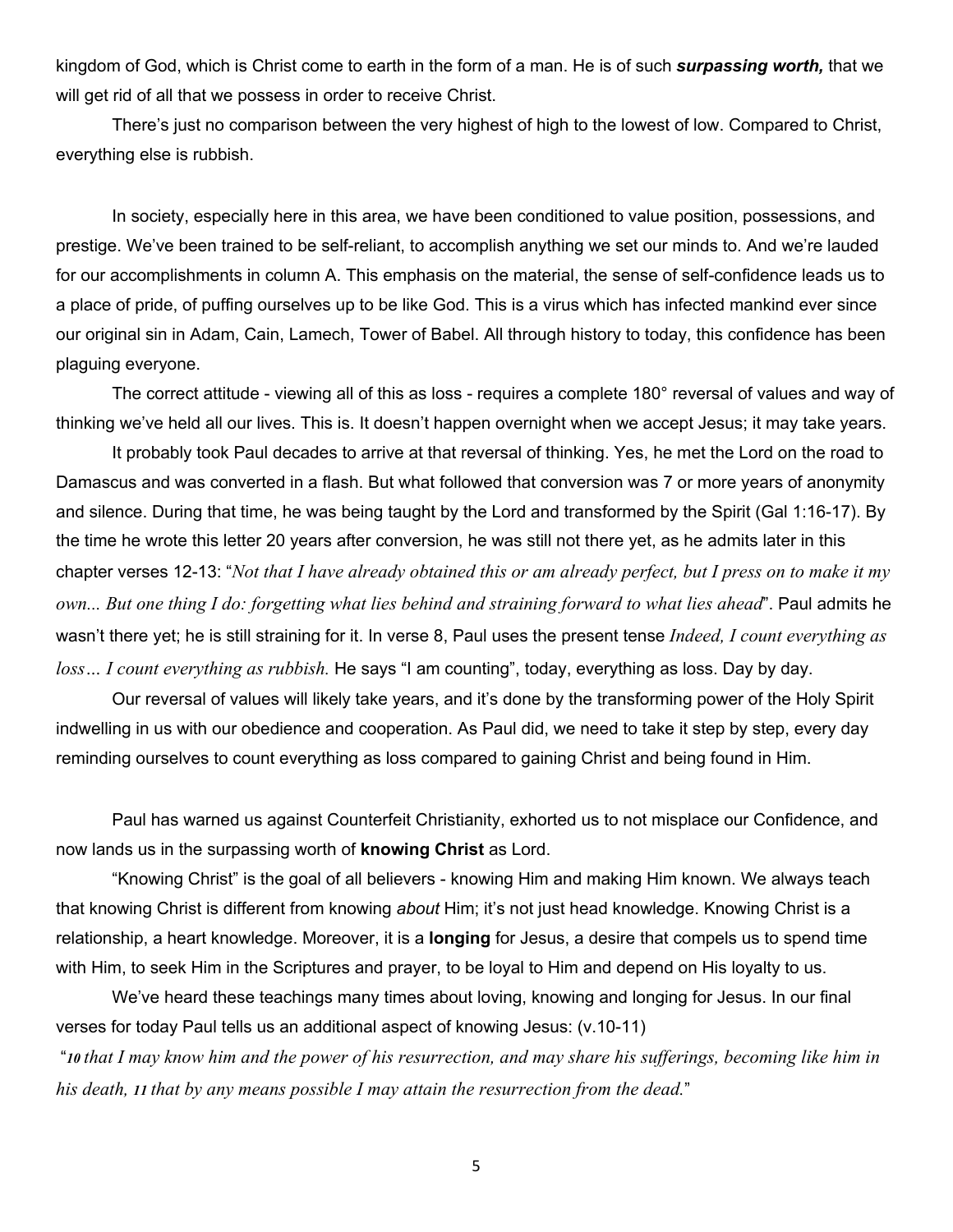"*Sharing in sufferings and death*". This is an aspect of knowing Jesus we'd rather not focus on, right? But they are part and parcel of knowing Jesus. It's the other side of the coin to complete the picture: Love & Power. Suffering & Death.

Christ suffered and died not for himself, not because of any wrongdoing. He suffered and He died to benefit others, to save you, me, and all sinners everywhere for all time.

This takes suffering and death to a different place for us. Many of us do face suffering: losing a loved one or a job, facing injustice or discrimination. These are hard. But we may possibly plow through that suffering, grit our teeth and bear it. If we can achieve that attitude, then we're good. Or are we? Is that the attitude Jesus had?

No, my friends, there's more. "*to share in His sufferings and his death*" goes beyond gritting our teeth to bear injustice. It means to *willingly* give up everything *in order to benefit someone else*. That was Christ's attitude. Die to self *in order* to save someone else. Even if that someone else is hard to love - **especially** if that someone else is hard to love.

Romans 8:6 & 8 say "*6 You see, at just the right time, when we were still powerless, Christ died for the ungodly.... 8 God demonstrates his own love for us in this: While we were still sinners, Christ died for us.*" That's what it means to become like Him in His death - to die for an enemy of God, to die for a sinner. This is so hard! In my natural self, I cannot relinquish everything and give up my "rights", moreover, to do it for someone else. This is such a high view of Christ and calling for me. I must confess I'm so far from that; I'm not there. And I need the Holy Spirit to teach me to follow Christ in this way, to "*share his sufferings, becoming like him in his death.*" This, too, is part of "*the surpassing worth of knowing Christ Jesus my Lord"*.

My friends, we've been on a journey today with Paul. We compared Counterfeit Christians to the marks of a true believer. We contrasted Confidence in the flesh versus Confidence in Christ. And finally, Paul led us to Christ - the surpassing worth of knowing Him and sharing in His suffering and death.

I want to close by looking at the final phrase in today's passage in verse 11,

*"... that I may attain the resurrection from the dead.*"

"*Resurrection from the dead"* is a deep topic that we can spend many hours on. I just want to take Paul's description of what this will be like in verse 21 of this chapter:

"*...our citizenship is in heaven, and from it we await a Savior, the Lord Jesus Christ, who will transform our lowly body to be like his glorious body*". That's what our resurrection will be like. When Jesus returns from heaven, we will be resurrected from the dead and we will be given a glorious body, having the glory of Jesus Himself!

We will be in heaven and we'll be able worship in the presence of God forever and ever.